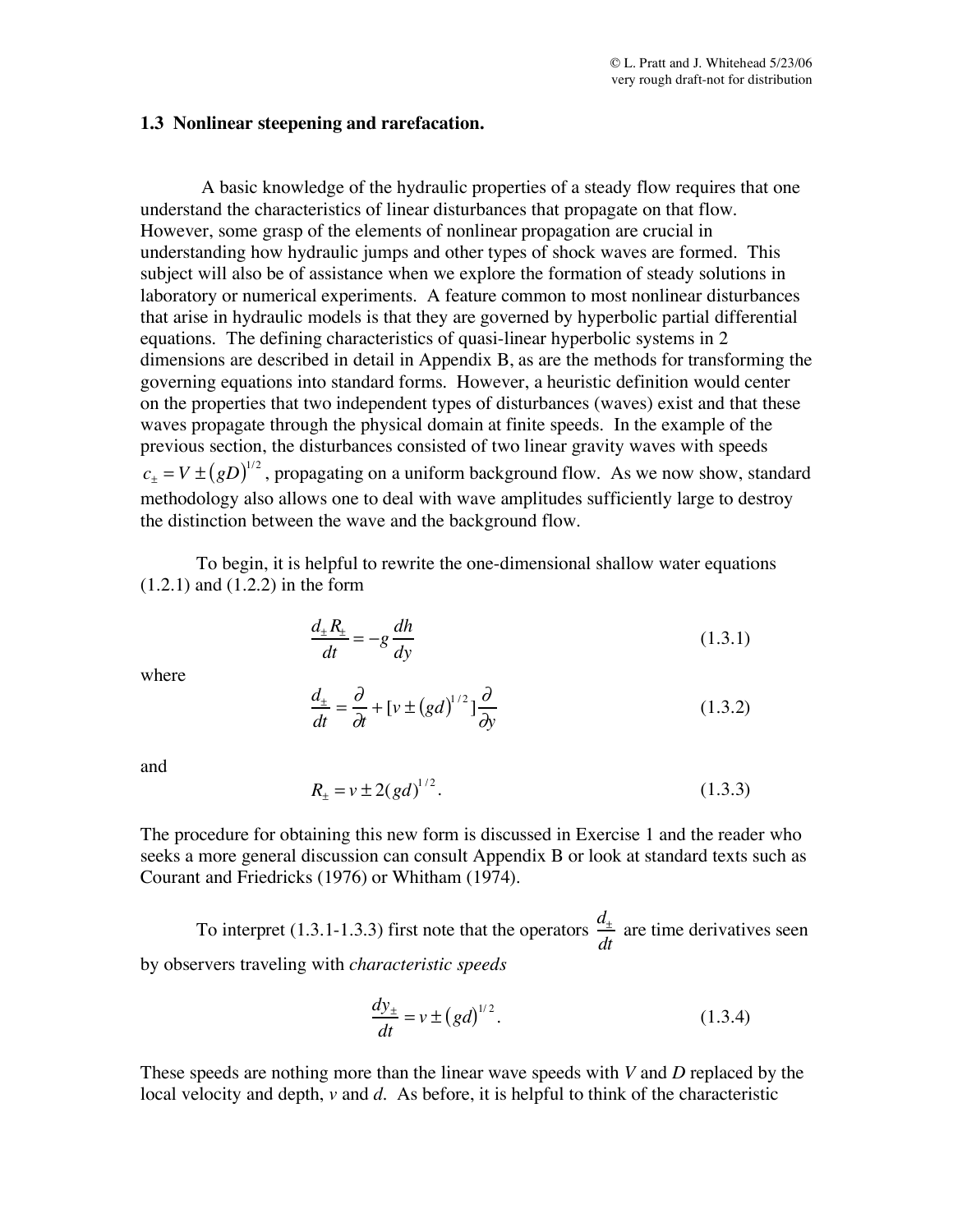speeds as defining individual signals that move through the fluid and that compose general wave forms. Since the characteristic speeds vary throughout the flow field, different parts of a wave form move at different rates, leading to steepening (convergence) or rarefacation (spreading) of this form. If the bottom slope is zero (*dh/dy =* 0), an observer moving at one of the characteristic speeds sees a fixed value of the corresponding Riemann invariant *R*<sup>+</sup> or *R*- . The latter are nonlinear generalizations of the functions introduced in the previous section. Among other things, they serve as indicators of the presence of 'forward' and 'backward' wave forms. If, for example, *R*- is uniform in *y*, then the flow field contains no 'backward' wave forms (i.e., those propagating at speed  $v-(gd)^{1/2}$ ). The forward propagating waves in such a field are sometime called *simple waves.* A simple physical interpretation of Riemann invariants in terms of energy or momentum has proved to be elusive, but perhaps the reader has a suggestion.

The characteristic speeds have real and unequal values for all flows in which the depth is non-zero, implying that (1.2.1) and (1.2.2) are hyperbolic. The importance of this property is that solutions to the initial-value problems can be constructed using the method of characteristics. Suppose that one is given the initial conditions  $v(y,0)$  and  $d(y,0)$  for all y and asked to compute the evolution of the flow for  $t > 0$ . The initial values of the Riemann invariants are given by  $R_+ = v(y,0) + 2[gd(y,0)]^{1/2}$  and  $R_{\perp} = v(y,0) - 2[gd(y,0)]^{1/2}$  and, provided that  $dh/dy = 0$ , these values are conserved along *characteristic curves* (or *'*characteristics*'*), paths traced out in the (*y,t*)-plane by moving at the appropriate characteristic speed *.* Unlike the case for the linear waves considered in the previous section, the slopes of the characteristic curves are generally not constant. They depend on the local values of the velocity and depth within an evolving flow field.

We can now lay out a procedure for solving any initial value problem involving smooth initial conditions  $v(y,0)$  and  $d(y,0)$ . As in the previous section, the solution is described in the characteristic  $(y,t)$  plane (Figure 1.3.1a). Let  $y_+(y_o,t)$  and  $y_-(y_1,t)$ represent the characteristic curves originating from  $y = y_0$  and  $y = y_1$  on the *y*-axis. The slopes of these curves are given by (1.3.4) and can be calculated at  $t = 0$  from the initial conditions. For *t* > 0 the slopes depend on the solution itself and remain to be determined. Suppose for the moment that these slopes, and thus the curves  $y_{\perp}(y_o,t)$  and  $y_{\perp}$  $(y_1,t)$  themselves are known, and that the curves intersect at point *p*. Then the velocity and depth at *p* can be computed from the values of the Riemann invariants that are carried along the curves. The value of  $R_+$  is the value carried along the curve  $y_+(y_0,t)$  and is equal to its value at  $y = y_0$  and  $t = 0$ . The value of *R* at *p* is that specified at  $y = y_1$  and  $t = 0$ . Once the two are known, the velocity and depth are computed from

$$
v = \frac{1}{2}(R_{+} + R_{-}), \qquad (1.3.5)
$$

$$
d = [(R_{+} - R_{-}) / 4]^{2} / g. \qquad (1.3.6)
$$

More generally, the shapes of the characteristics are not known in advance and there is no immediate way of knowing the origin of the characteristic curves passing through *p*. In practice, this problem is dealt with by calculation of the initial slopes of the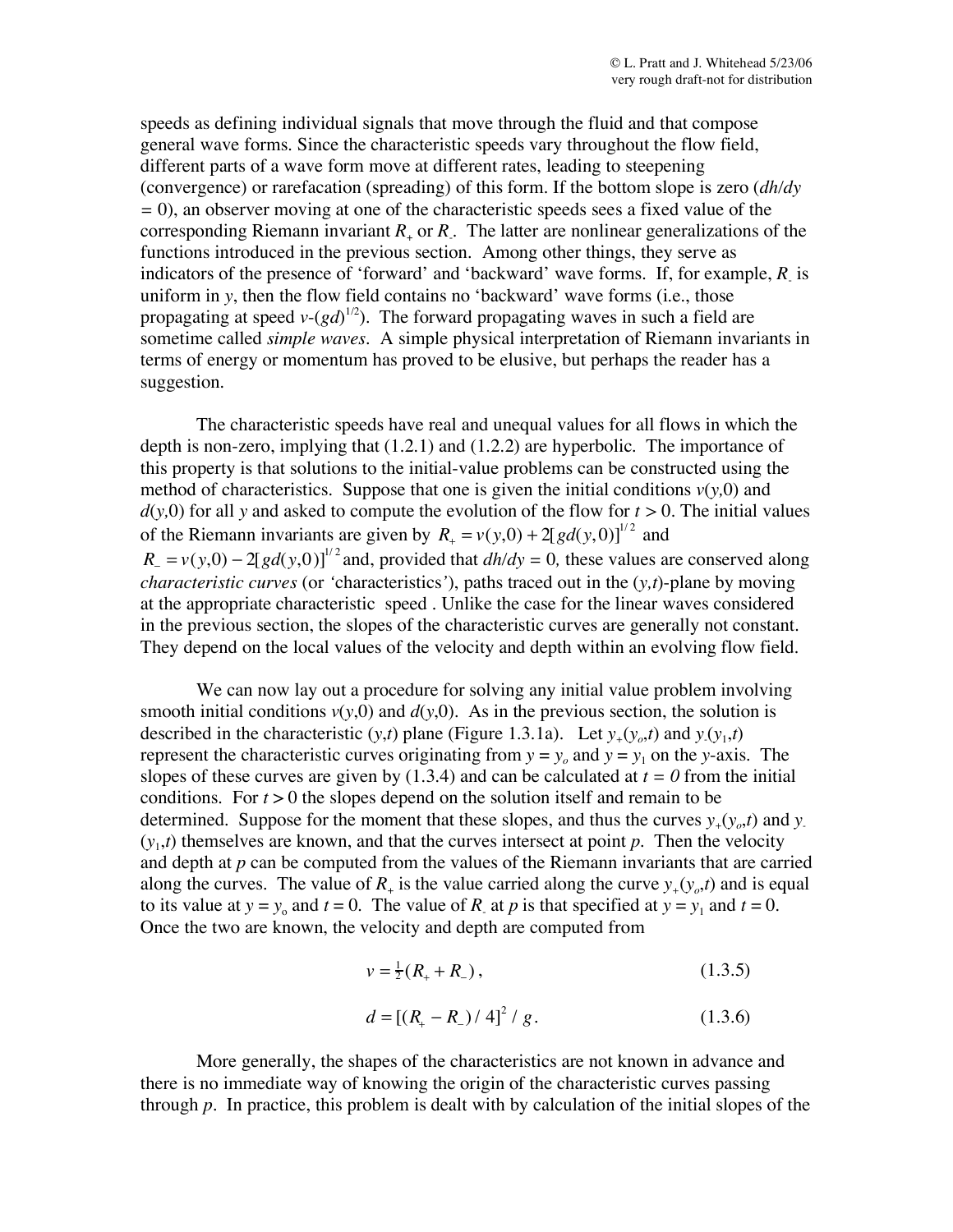characteristics from the values of  $c_1$  and  $c_+$  all along the *y*-axis. Straight-line approximations of the characteristic curves having these initial slopes are then projected forward a time increment  $\Delta t$ . A provisional solution is then computed at  $t = \Delta t$  by carrying the initial values of  $R_+$  and  $R_+$  forward along these curves. The characteristic speeds that follow from the provisional solution will generally be different than the initial estimates, implying that the characteristic curves are not straight. However, a correction can be made and the whole process repeated. Once satisfactory values of *v* and *d* have been found at  $t = \Delta t$ , the solution may be advanced further in time through reiteration.

The method will continue to work as long as the  $+$  curves (or the  $-$  curves) do not begin to intersect each other. Should the latter occur, as at *q* in Figure 1.3.1a, multiple values of  $R_{+}$  (or  $R_{-}$ ) would apply at the same point and the solution would be overdetermined. This situation is associated with the formation of shocks, meaning discontinuities in *v* and/or *d,* a circumstance to be explored later. Note that when the channel bottom contains topography,  $R_{\pm}$  are no longer conserved and must be computed by integration of (1.3.1) along characteristic curves. In either case the curves may be interpreted as paths along which information travels.

Elementary examples of nonlinear evolution can be constructed through the consideration of a simple wave, as generated from an initial condition with uniform *R*- or *R*+. Consider the initial condition shown at the base of Figure 1.3.1a, with shallow water to the right and deeper water to the left. Suppose further that the shallower region has uniform depth  $d<sub>e</sub>$  and is motionless ( $v = 0$ ). Then choose the initial velocity to the left of the shallow region such that  $R_1$  is uniform. The value of  $R_2$  can be found by evaluating  $\nu$ - $2(gd)^{1/2}$  in the shallow, quiescent region, leading to  $R = -2(gd_o)^{1/2}$ . *R*<sub>-</sub> must have this value for all *y* and therefore for all *y* and *t* reached by '-' characteristics, provided they do not intersect. An immediate consequence is that *v* and *d* become linked by the relation

$$
v = 2(gd)^{1/2} - 2(gd_o)^{1/2},
$$

which follows from the definition of  $R_$ . The definition of  $R_+$  then leads to

$$
R_{+} = 4(gd(y,t))^{1/2} - 2(gd_{o})^{1/2},
$$

and thus  $d(y,t)$  itself is conserved along each '+' characteristic curve. Since both  $R_+$  and  $d$ are conserved, *v* must also be conserved along each such curve and the characteristic speed must be constant and equal to its initial speed:

$$
c_{+} = v(y,t) + (gd(y,t))^{1/2}
$$
  
= 3(gd(y,0))^{1/2} - 2(gd<sub>o</sub>)^{1/2}. (1.3.7)

The slope  $1/c_+$  of each '+' curve is therefore constant, though different curves have different slopes. For the disturbance shown in Figure 1.3.1a, characteristics emanating from the deeper part of the disturbance are tilted more steeply than those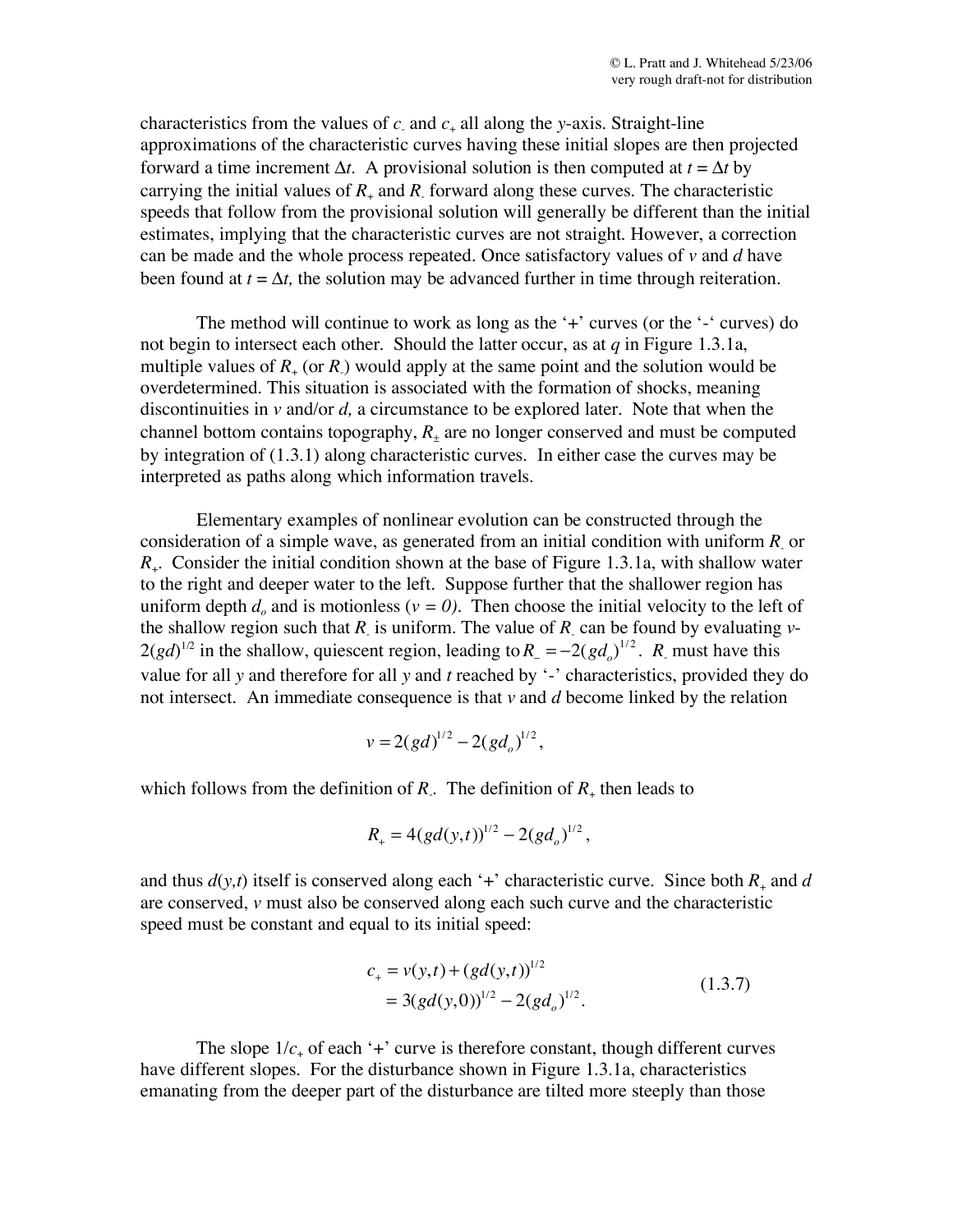emanating from the shallower portion. The tilt of each curve is an indication of how rapidly the signal corresponding to a particular part of the disturbance travels. The signal itself can be identified as a particular value of the depth *d*. Here the larger depths on the left propagate to the right more rapidly than shallower depths on the right. The slope  $\partial d / \partial y$  of the free surface will therefore increase in what is called *nonlinear steepening*. We leave it as an exercise for the reader to show that a disturbance of the type shown in Figure 1.3.1b would spread or *rarefy<sup>1</sup>* (provided R remains uniform). In other words, the left-hand (shallower) *d*-values would propagate more slowly than those to the right.

The steepening wave form in the above example formally leads to a singularity corresponding to the intersection point *q* in Figure 1.3.1a. As more rapid signals overtake slower ones, the free surface slope increases without bound and eventually multiple values of *d* occupy the same *y*. The formation of a singularity is not proof of a real world catastrophe but rather an indication of breakdown in the shallow water approximation. This breakdown occurs when the horizontal length of the steepening wave becomes as small as the fluid depth. Beyond this point the steepening may or may not be arrested due to the intervention of non-hydrostatic effects or possibly other processes not captured in inviscid shallow water theory. If the length of the ultimate wave form or shock remains comparable to the depth, it is possible to represent it as a discontinuity in depth within a shallow water model and to approximate its amplitude and propagation speed. The ideas involved, collectively known as *shock joining theory* will be discussed in later sections.

A further illustration of the power of the method of characteristics is provided by a nonlinear version of the dam break problem explored in the previous section. We now consider the motion resulting from the destruction of a barrier separating a resting fluid of depth *D* from a region with no fluid (Figure 1.3.2). The initial conditions are

$$
d(y,0) = \begin{cases} D(y > 0) \\ 0 (y < 0) \end{cases}
$$
 (1.3.8)

and

$$
v(y,0) = 0.
$$
 (1.3.9)

The solution to this problem, as posed, is non-unique. Different results are obtained depending upon how one deals with the discontinuity in initial depth at  $y = 0$ . A reasonable way to resolve this difficulty is to replace this discontinuity with a smooth, but abrupt, transition over  $0 < y < y_T$ , as shown in the figure. One must specify the initial values of *d* and *v* within this short region and the corresponding characteristic speeds and Riemann invariants can be used to compute the evolution. Different specifications lead to different outcomes and this is the source of the non-uniqueness. The calculation of the evolution becomes quite simple if *d* and *v* are chosen such that either  $R_{+}$  or  $R_{\perp}$  is uniform in the abrupt region and has the same value (either  $2(gD)^{1/2}$  or  $-2(gD)^{1/2}$ ) as in the region  $y < 0$ . Then one of the Riemann invariants will be initially uniform throughout the

<sup>&</sup>lt;sup>1</sup> The term originates from gas dynamics and refers to the decreasing gas density that occurs when the wave form spreads.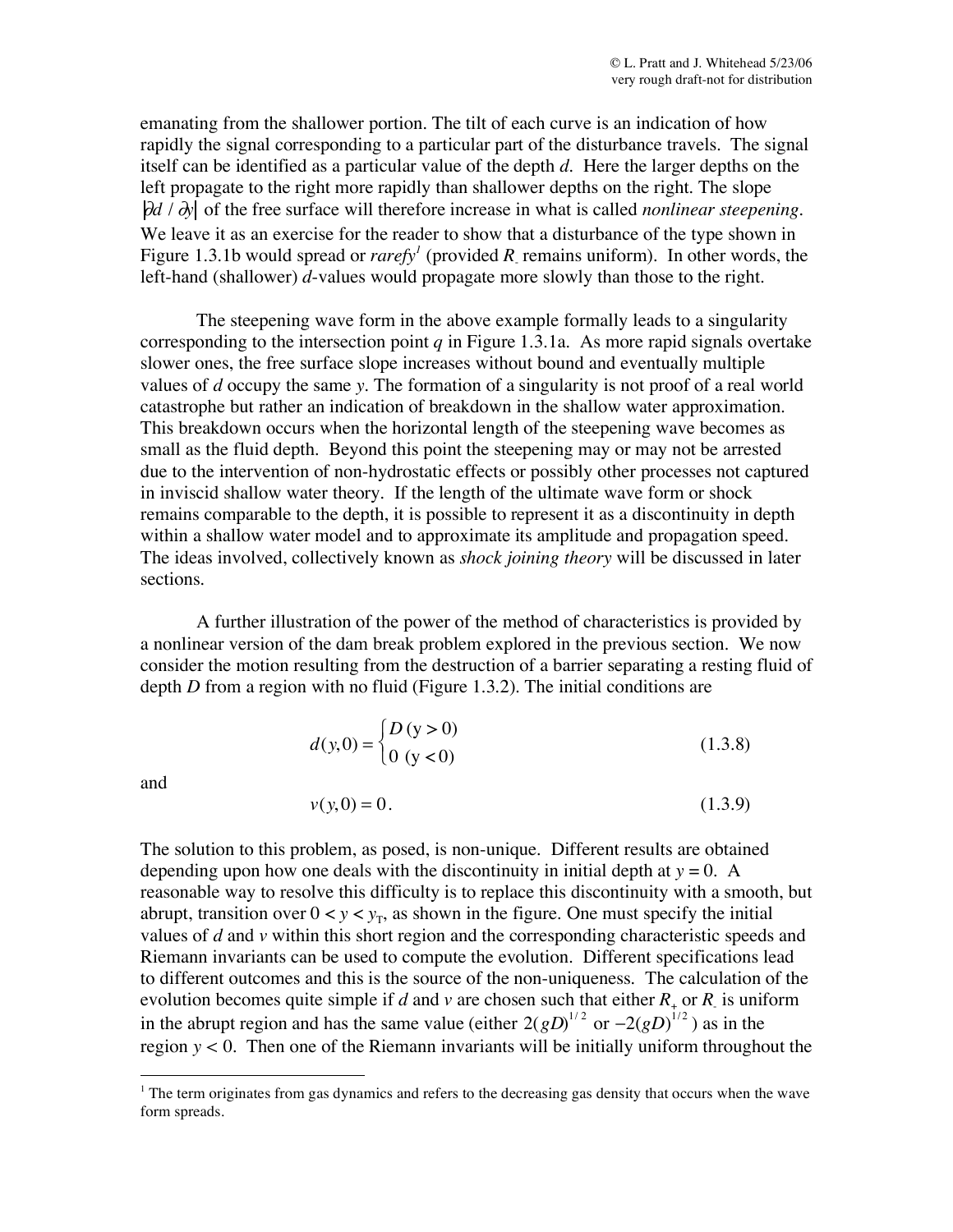.

fluid, allowing application of the simplifications described above for 'simple' waves. The limit  $y_T \rightarrow 0$  may be taken later in order to approach the original step geometry.

Following this idea further, suppose that  $R$  is initially uniform in the transitional interval  $0 < y < y_T$ . Its value must therefore be  $-2(gD)^{1/2}$  in order to match that in  $y < 0$ . It follows from the definition of  $R$  in the transition region that

$$
v(y,0) - 2(gd(y,0))^{1/2} = -2(gD)^{1/2}
$$
 (0 < y < y<sub>T</sub>).

However,  $d < D$  in  $0 < y < y_T$ , implying that  $v(y,0) < 0$ . In other words, the fluid in the vicinity of the barrier will initially move *to the left* after the barrier is removed. Obviously, the assumption of uniform  $R$  is not one that leads to a physically realistic evolution. On the other hand, the choice  $R_+$  = uniform leads to

$$
v(y,0) + 2(gd(y,0))^{1/2} = 2(gD)^{1/2} \qquad (0 < y < y_T)
$$
 (1.3.10)

so that  $v(y,0) > 0$  in the vicinity of  $y = 0$ , as expected.

It is now easy to make a sketch of the characteristic curves for all *y* and *t*, as is done at the top of Figure 1.3.2. Since  $R_+$  is uniform, all of the '-' characteristics are straight. Their slope is determined by the initial value of the characteristic speed:

$$
c_{-}(y,0) = \begin{cases} -(gD)^{1/2} & (y < 0) \\ v(y,0) - (gd(y,0))^{1/2} = 2(gD)^{1/2} - 3(gd(y,0))^{1/2} & (0 < y < yT) \end{cases}
$$

Since  $d(y,0)$  decreases monotonically from *D* to 0 as *y* increases from 0 to  $y<sub>T</sub>$ , *c*<sub>-</sub> increases from  $-(gD)^{1/2}$  to  $2(gD)^{1/2}$  over the transitional interval. The '-' characteristic curves originating from this interval therefore fan out as shown in Figure 1.3.2. Since *d* and *v* are constant along these curves, the developing flow consists of a rarefaction wave. The leading edge  $(d = 0)$  of this wave moves to the right at speed  $2(gD)^{1/2}$  whereas the rear edge moves to the left at speed  $(gD)^{1/2}$ . The leading edge speed is also the fluid velocity at the leading edge. One of the fanning characteristic curves has  $c = 0$  and therefore points directly upwards. In the limit  $y_T \rightarrow 0$  this curve lies at the position ( $y = 0$ ) of the barrier. Thus, the flow at  $y = 0$  immediately becomes steady and critical after the barrier is removed. The flow at all other *y* approaches this same critical state as *t*→∞. The depth  $d_{\infty}$  and velocity  $v_{\infty}$  of this final state are determined by the condition of criticality  $[v_{\infty} = (gd_{\infty})^{1/2}]$  and by the uniformity of  $R_+ = v_{\infty} + 2(gd_{\infty})^{1/2} = 2(gD)^{1/2}$ , leading to  $v_{\infty} = \frac{2}{3} (gD)^{1/2}$  and  $d_{\infty} = (\frac{2}{3})^2 D$ . The volume transport per unit width of channel is therefore given by

$$
v_{\infty}d_{\infty} = \left(\frac{2}{3}\right)^3 g^{1/2} D^{3/2}
$$
 (1.3.11)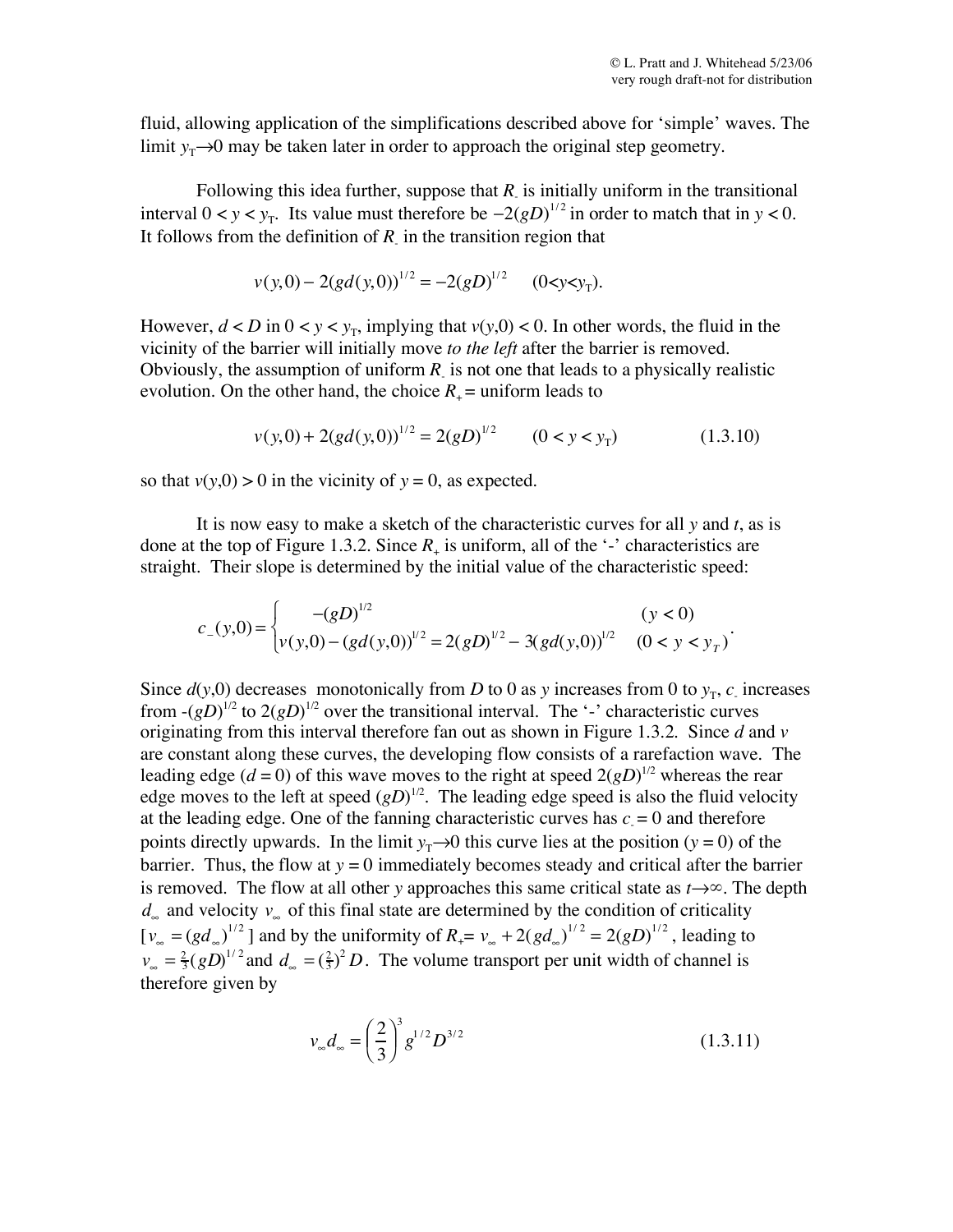If the initial depth in  $y > 0$  is finite then the advancing edge of the wave forms a shock. Calculation of the solution for this case requires knowledge of shock joining theory. A reader interested in the solution can consult Stoker (1957) for the full solution.

## **Exercises**

1) *Derivation of Riemann Invariants.* Obtain the homogeneous form of (1.3.1) from the shallow water equations  $(1.2.1)$  and  $(1.2.2)$  by the following procedure:

a) Try to write the homogeneous versions of (1.2.1) and (1.2.2) in the *characteristic form*

$$
\left(\frac{\partial}{\partial t} + c_{\pm} \frac{\partial}{\partial y}\right) v + \alpha_{\pm}(v, d) \left(\frac{\partial}{\partial t} + c_{\pm} \frac{\partial}{\partial y}\right) d = 0
$$

by multiplying (1.2.2) by a factor  $\alpha_{+}(v,d)$ , adding the result to (1.2.1), and calculating  $\alpha_+(v,d)$  and  $c_+(v,d)$  such that the above form is achieved.

b) Use this result to find the functions  $R_{\pm}(v,d)$  satisfying  $\partial$  $\frac{\partial}{\partial t} + c_{\pm} \frac{\partial}{\partial y}$  $\partial y$  $\sqrt{ }$  $\overline{\phantom{a}}$  $\left(\frac{\partial}{\partial t} + c_{\pm} \frac{\partial}{\partial t}\right)^2$  $R_{\pm} = 0.$ 

2) Linearize the Riemann invariants  $R_{\pm}$  about a uniform background flow  $v = V$  and  $d =$ *D.* How do the resulting expressions relate to the traveling wave functions  $f_+(y-c_+t)$  and  $f_-(y-c_+t)$ (*y*-*c-t*) defined in Section 1.2?

3) Consider the initial condition  $v = 0$  and

$$
d(y,0) = \frac{d_o}{d_o + a(1 - \frac{|y|}{L})} \quad (|y| > L).
$$

Although this initial condition does not formally give a 'simple wave' solution, a simplewave character emerges in parts of the domain after a finite time has elapsed. Use this behavior to discuss the qualitative features of the nonlinear evolution of this disturbance and compare it with the linear result (Exercise 2 of Section 1.2).

4) For the example shown in Figure 1.3.1a, at what time does wave breaking (shock formation) *first* occur? [Hint: do not necessarily be satisfied with the obvious answer.]

5) Consider the following twist on the classical dam break problem with initial conditions (1.3.8) and (1.3.9). Suppose that at  $t = 0$  the barrier is not destroyed but instead is made to recede from the reservoir at a constant speed  $c_0 < 2(gD)^{1/2}$ . Use the method of characteristics to sketch the solution.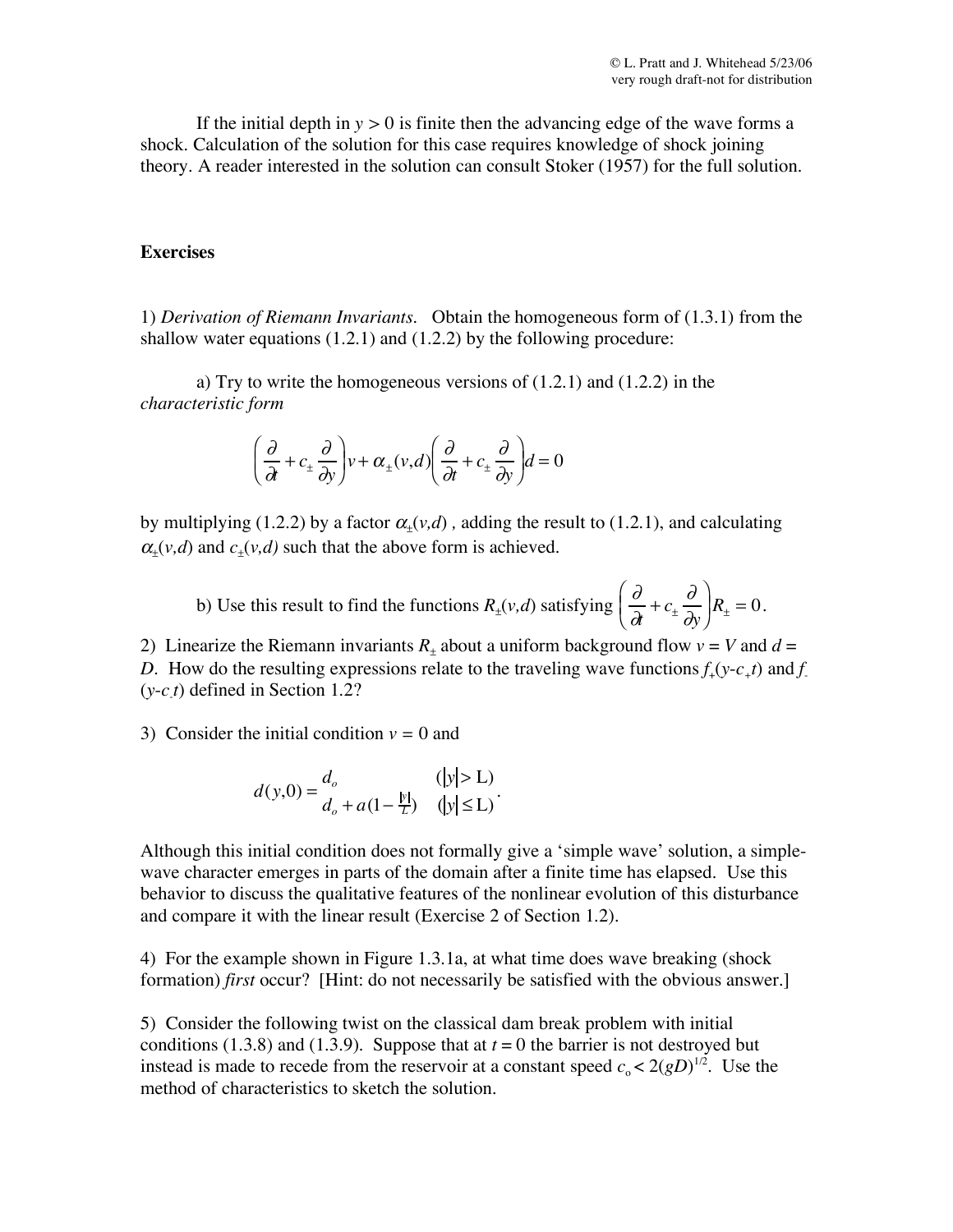## **Figure Captions**

1.3.1 Characteristic curves for two initial value problems, one with deeper water to the left (a) and the second with deeper water to the right (b). The solid and dashed curves represent 'plus' and 'minus' characteristic curves corresponding to  $dy_{\pm}$  /  $dt = c_{\pm}$ 

1.3.2 The full dam break problem as visualized with a gradual initial change in depth, rather than a discontinuity, near  $x = 0$ . The characteristic curves are shown in the upper frame and the rarefying surface disturbance and intrusion are shown in the lower frame.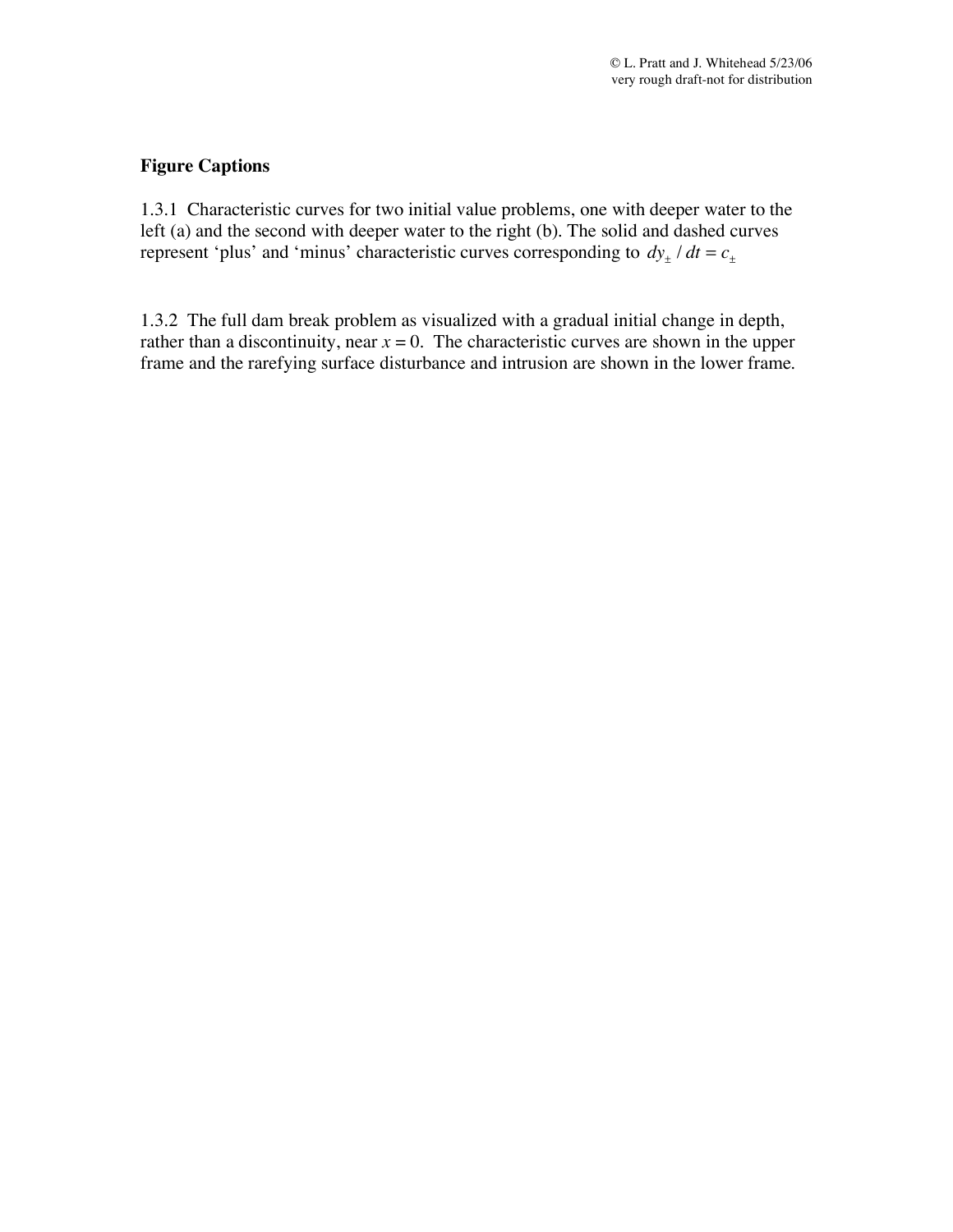

(a)



Fig 1.3.1